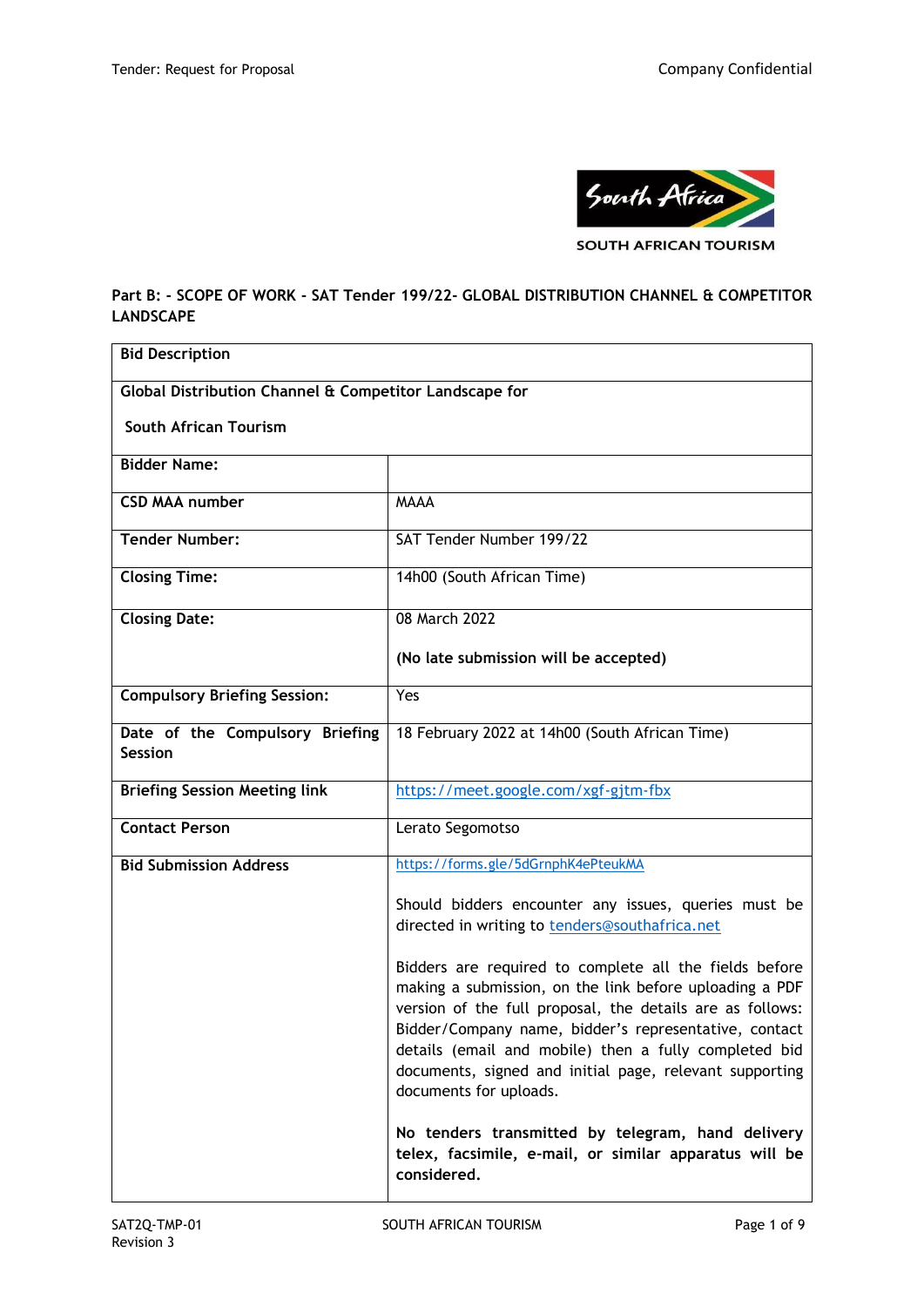|                       | https://forms.gle/QGdwGpHtDbq3nWAk8                                                                                                                                                                                                                                                                                                                                                   |
|-----------------------|---------------------------------------------------------------------------------------------------------------------------------------------------------------------------------------------------------------------------------------------------------------------------------------------------------------------------------------------------------------------------------------|
|                       | Should bidders encounter any issues, queries must be<br>directed in writing to tenders@southafrica.net                                                                                                                                                                                                                                                                                |
|                       | Bidders are required to complete all the fields before<br>making a submission, on the link before uploading a PDF<br>version of the full proposal, the details are as follows:<br>Bidder/Company name, bidder's representative, contact<br>details (email and mobile) then a fully completed bid<br>documents, signed and initial page, relevant supporting<br>documents for uploads. |
|                       | No tenders transmitted by telegram, hand delivery<br>telex, facsimile, e-mail, or similar apparatus will be<br>considered.                                                                                                                                                                                                                                                            |
| <b>Section</b>        | Supply Chain Management                                                                                                                                                                                                                                                                                                                                                               |
| <b>Contact Person</b> | Lerato Segomotso                                                                                                                                                                                                                                                                                                                                                                      |
| <b>Email Address</b>  | tenders@southafrica.net                                                                                                                                                                                                                                                                                                                                                               |

ALL BIDS MUST BE SUBMITTED ON THE OFFICIAL FORMS – (NOT TO BE RE-TYPED)

THIS BID IS SUBJECT TO THE PREFERENTIAL PROCUREMENT POLICY FRAMEWORK ACT AND THE PREFERENTIAL PROCUREMENT REGULATIONS, 2017, THE GENERAL CONDITIONS OF CONTRACT (GCC), AND, IF APPLICABLE, ANY OTHER SPECIAL CONDITIONS OF THE CONTRACT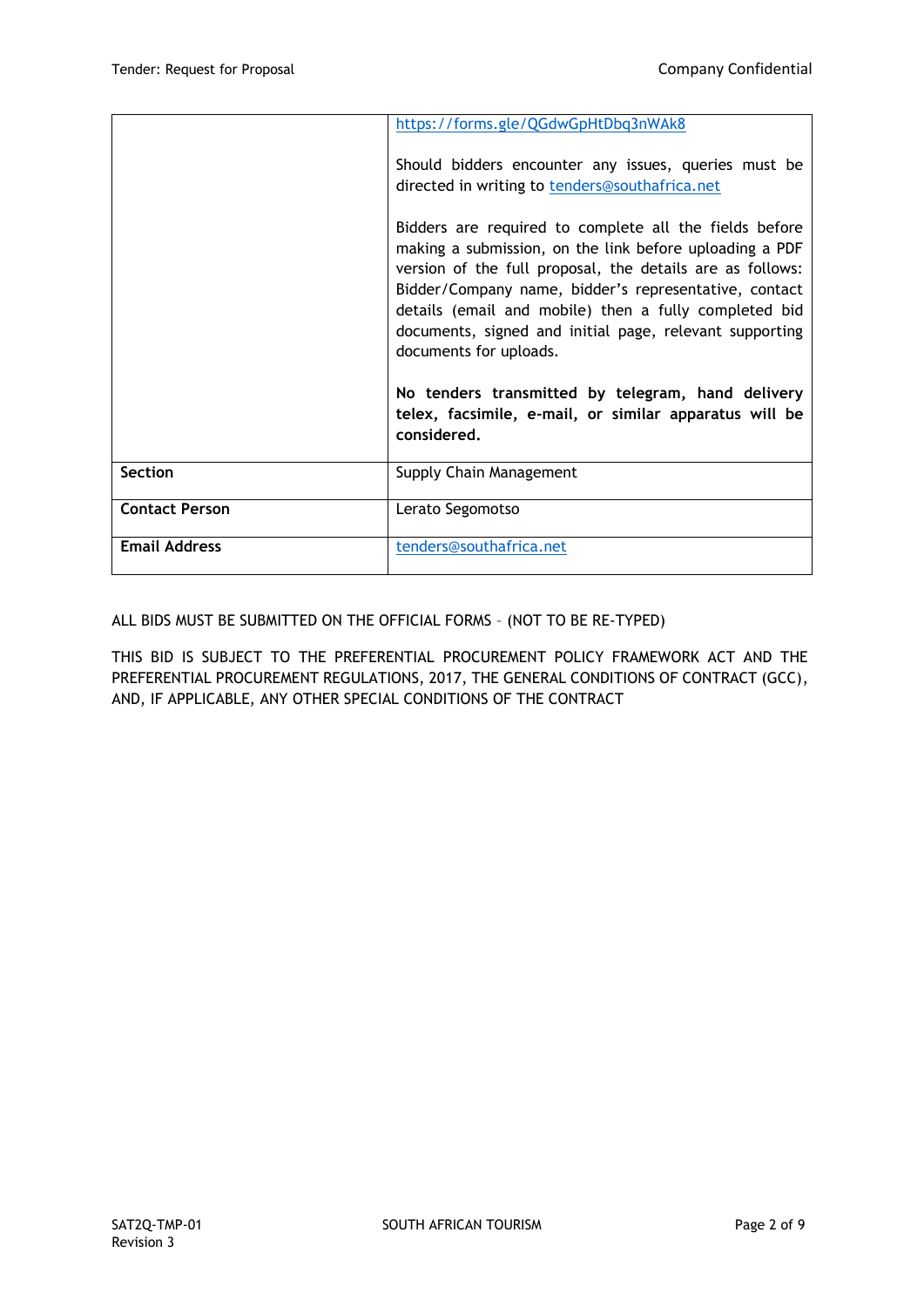### **Index Page**

| $\overline{\mathbf{1}}$ | <b>CLOSING DATE</b>           |  |
|-------------------------|-------------------------------|--|
| 12                      | <b>TENDER SUBMISSION LINK</b> |  |
| 3                       | CONTACT AND COMMUNICATION     |  |
| l4                      | <b>BACKGROUND</b>             |  |
| 5                       | <b>SCOPE OF WORK</b>          |  |

#### **1 CLOSING DATE**

The closing date for the submission of proposals is **08 March 2022 at 14:00 (South African Time).** No late submissions will be accepted.

## **2 TENDER SUBMISSION LINK**

2.1 Bidders must submit their proposal using the below link.

<https://forms.gle/QGdwGpHtDbq3nWAk8>

Should bidders encounter any issues with the submission link, queries must be directed in writing to [tenders@southafrica.net](mailto:tenders@southafrica.net)

Bidders are required to complete all the fields before making a submission, on the link before uploading a PDF version of the full proposal, the details are as follows: Bidder/Company name, bidder's representative, contact details (email and mobile) then a fully completed bid documents, signed and initial page, relevant supporting documents for uploads.

**No tenders transmitted by telegram, hand delivery telex, facsimile, e-mail, or similar apparatus will be considered.**

All bidders should therefore take note that the physical drop-offs and courier of bid responses to South African Tourism's physical address is no longer permitted. Prospective tenderers must periodically review both

<http://www.southafrica.net/gl/en/corporate/page/tenders> for updated information or amendments about this tender, before due dates.

- 2.2 Failure on the part of the tenderer to sign/mark this tender form and thus to acknowledge and accept the conditions in writing or to complete the attached forms, questionnaires, and specifications in all respects, may invalidate the tender.
- 2.3 Tenders document must be completed in black ink where mechanical devices, e.g., typewriters or printers, are not used.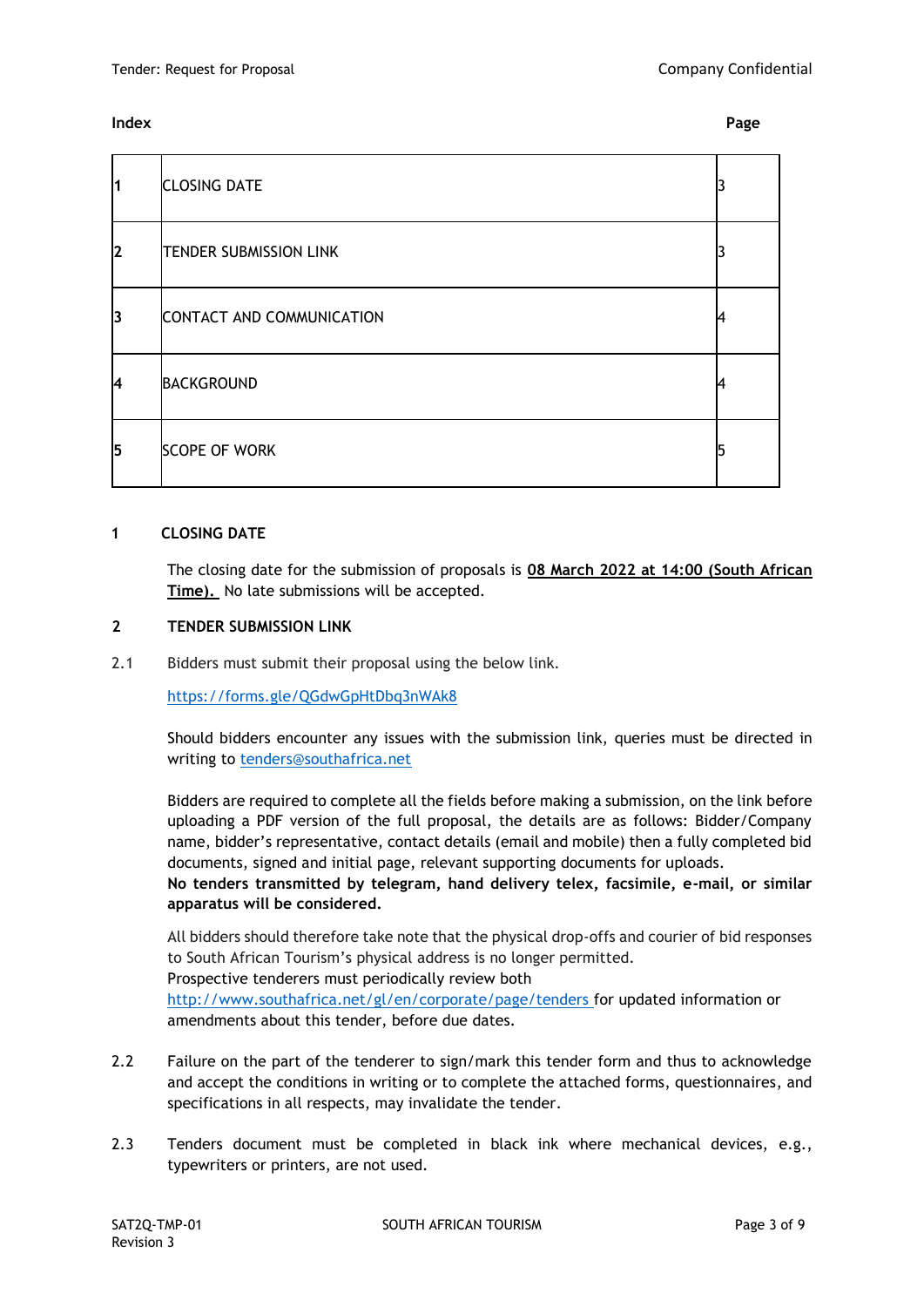2.4 Tenderers will check the numbers of the pages and satisfy themselves that none are missing or duplicated. No liability will be accepted regarding claims arising from the fact that pages are missing or duplicated.

### **3 CONTACT AND COMMUNICATION**

- 3.1 A nominated official of the bidder(s) can make enquiries in writing to the specified person, Lerato Segomotso via email [at tenders@southafrica.net.](mailto:at%20tenders@southafrica.net) Bidder(s) must reduce all telephonic enquiries to writing and send to the above email address.
- 3.2 Bidders are to communicate any technical enquiries through the nominated official in writing, no later than 22 February 2022 @14h00.

All responses (addendum with Questions and Answers) will be communicated with all attendees of the compulsory briefing sessions on or before 28 February 2022

# 3.3. **VALIDITY PERIOD**

The tender proposal must remain valid for at least five (5) months after the tender due date. All contributions /prices indicated in the proposal and other recurrent costs must remain firm for the period of the contract.

## 3.4. **DURATION OF THE CONTRACT**

South African Tourism intends to enter into a thirty-six (36) month contract and service level agreement with the successful bidder(s). The contract will also be subject to a periodic performance evaluation on agreed terms and conditions unless the parties agree otherwise

#### 4 **BACKGROUND**

COVID pandemic has had a negative impact on destinations; most travel products and distribution channels were impacted adversely by this pandemic; many have closed their doors or ceased to be a viable channel for travel while others minimised their cost or placed their business on pause until the travel industry becomes viable again.

SA Tourism's Insights and Analysis department is looking to access specific, credible, reliable, and constantly updated travel information on the travel agency, ticketing agents, bookings for air tickets, bookings for accommodation and read into GDS information. This view is required for both travels to South Africa and key competitors.

South Africa is looking to recover the tourism sector with precision data that will inform the value proposition required for rapid tourist growth, greater targeting accuracy and partner with distribution partners that are in the best position to support these intentions speedily and cost-effectively.

#### **Distribution Channel Landscape**

There are many unknowns with bi-lateral travel agreements, vaccine passports, regional travel blocks (corridors), countries added and removed from safelists as the COVID-19 situation changes. Keeping abreast of the shifts in the space has been extremely challenging and makes planning near impossible with the number of moving parts.

SA Tourism would like to establish what has changed since the pandemic. Is the brick-andmortar traditional travel agent still relevant to post-corona travellers? Have there been shifts in booking in an online environment? How do cancellation policies affect booking in these uncertain times? Where and how do consumers book for domestic, short-haul, and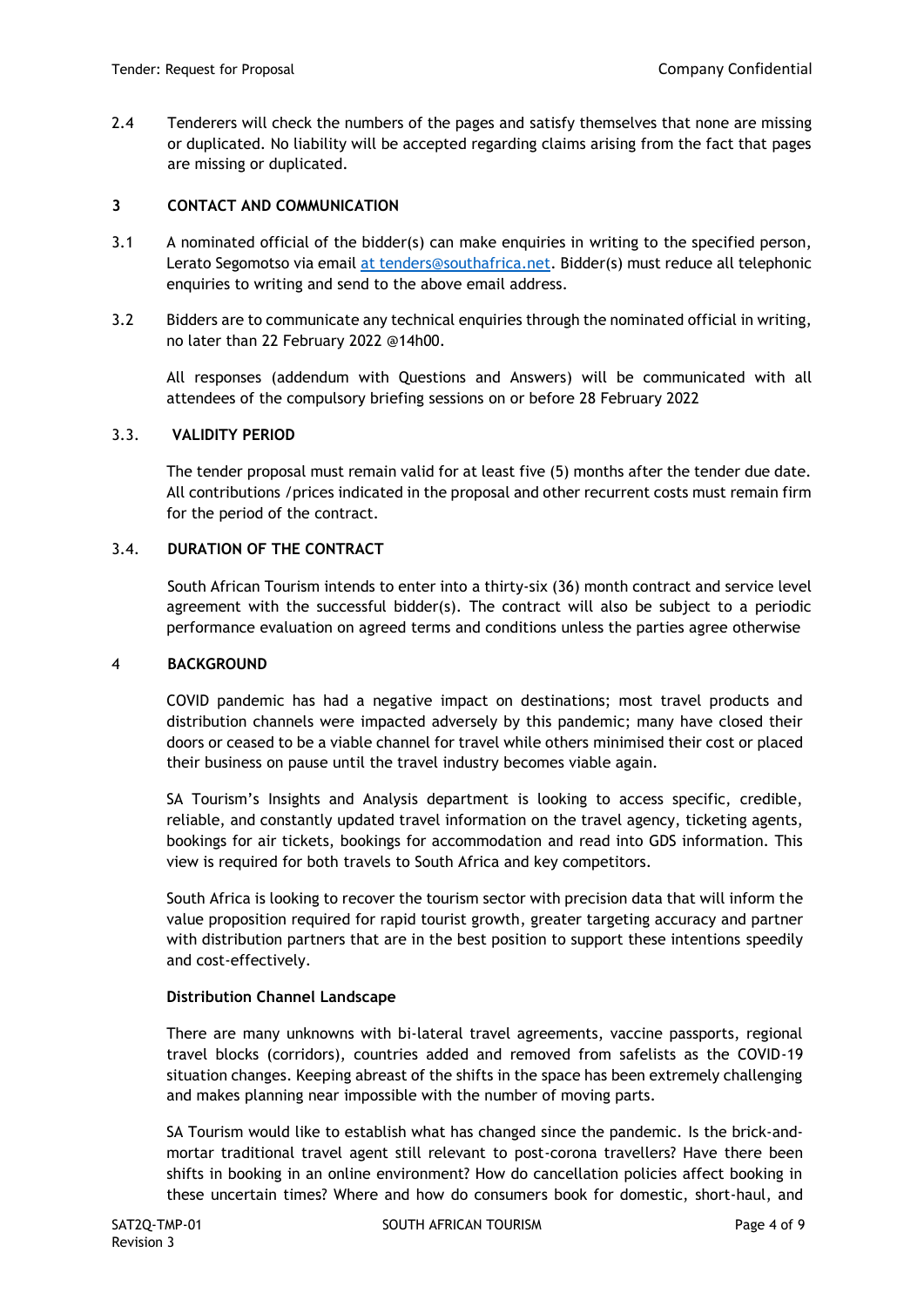long-haul travel? Which competitors are seeing rapid growth, and how can South Africa access best practices to compete for tourists and delegates, enhance strategy and campaigns to grow market share, identify new segments?

#### Competitor Landscape

There have been shifts in the mindset of consumers when it comes to their destination choices and how they consider, plan and book travel. Similarly, destinations have adapted to the new reality with enhancements in enticing and engaging with potential travellers. Shifts in consumer bucket lists/consideration sets, the core destination value proposition assets, products, services, infrastructure, COVID-19 response, and regulations. The strategies employed by destinations have changed the landscape of travel and understanding these dynamics for each competitor is important to South Africa's strategy development and the building of competitive advantage.

## **5. SCOPE OF WORK**

SA Tourism requires a comprehensive response to global distribution channel trends, market share, and live data indicating what is being sold, the price points, and the rate of recovery comparing present sales to historical levels pre-pandemic. Respondents will need to pull together information from a detailed source of live Global Distribution Systems (GDS) data indicating the coverage of global sales as well as provide an indication of coverage specific to South Africa. This information must be collated into regular monthly, quarterly, and annual updates. In addition to understanding the South African situation, the provider will need to benchmark the South African situation against long haul competitors in overseas markets, benchmark against regional competitors on the continent, and benchmark the domestic travel market against other competing spend categories and priorities, including outbound travel, home improvements, household consumer electronics, etc.

South African Tourism requires live data that is accurate, recent, and based on the current travel behaviours and intentions, such as access to platforms that read into the travel information databases from bookings of air ticket sales, itinerary reservations, hotel, and other accommodation supply. This information is needed for South Africa and the global distribution system in South African Tourism key markets. The provider or providers must have access to live retail, online, and aggregator information. The ideal provider will have access to GDS information and share that access for live analysis and provide periodic reports that synthesise trends and changes weekly, monthly, or quarterly. The greater the frequency and recency of information will be an advantage.

SA Tourism is a global entity with diverse markets at different stages of maturity regarding travel behaviours and trends, travel information availability, different sources of travel information, and levels of depth in the information provided. SA Tourism is looking for an unbiased view of the realities across the markets and within each market. The response needs to provide a flexible mix of approaches to create one version of the truth despite the diversity of African, American, European, Asian, Australasian, and Middle Eastern dynamics.

#### **Information required, for South Africa and Competitor destinations:**

- Direct-consumer sales of flight purchase dynamics sourced from airlines, GDS enquiries and sales, online behaviour and purchases (Flight search volume, Top routes searched, Origin of flight searches, flight search net-o-graphics, and demographics)
- Direct-consumer sales of accommodation purchase dynamics sourced from accommodation establishments, GDS enquiries and sales, online behaviour and purchases (Accommodation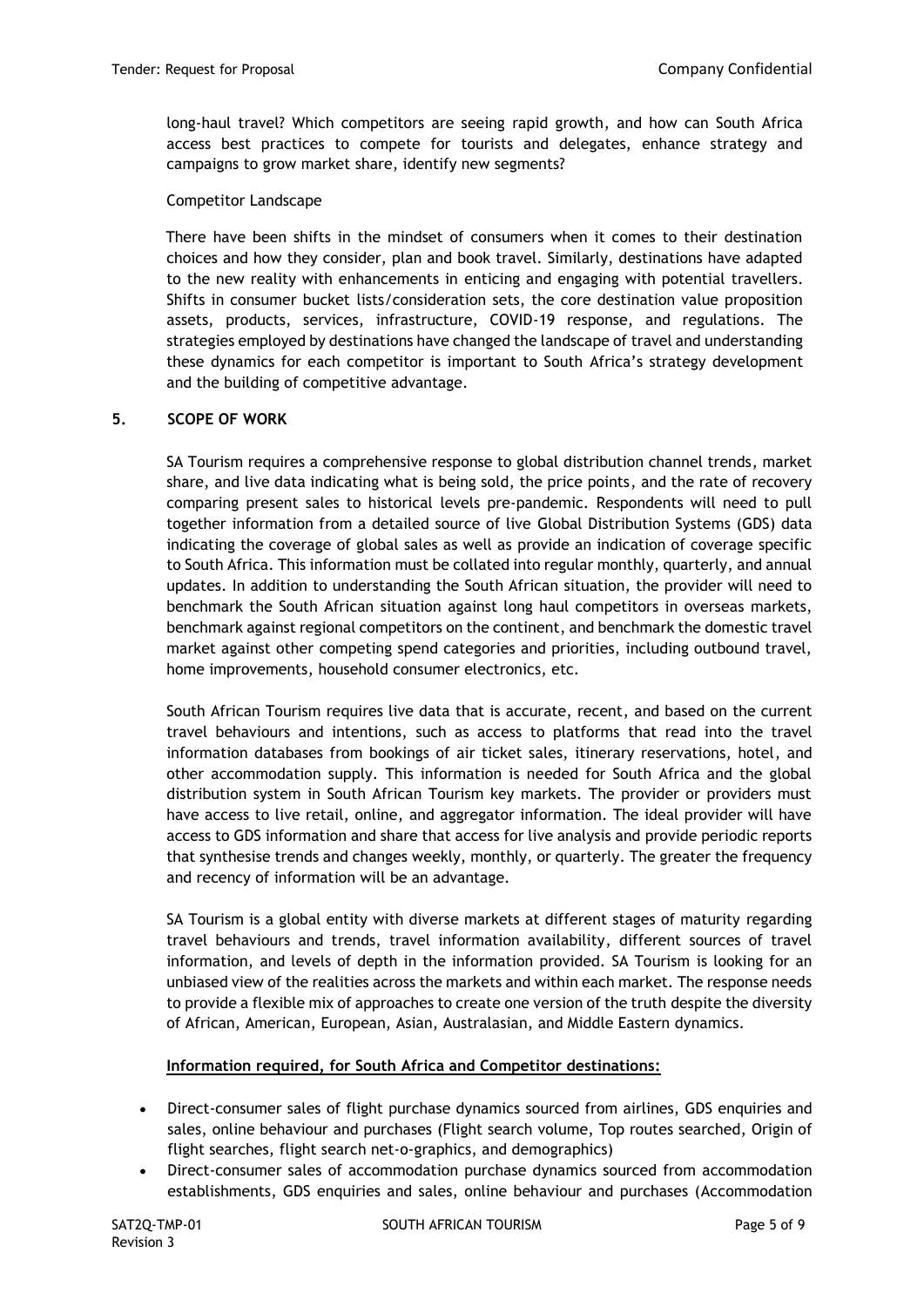search volume, Top regions, cities, itineraries searched, Origin of accommodation searches, accommodation search net-o-graphics, and demographics)

- Direct-consumer sales of attractions and activities purchase, GDS enquiries and sales, online behaviour and purchases (search volume, top regions, cities, itineraries searched, Origin of searches, search net-o-graphics and demographics)
- Profiling on consumers into segments and special interest groups, including but not limited to green travel, sustainable travel, conservation travel, educational tours, family travel, kidcentred travel, LGBTQA travel, niche travel groups (adventure, sport, wedding, honeymoon, nature and wildlife, health and wellness, birding, etc.)
- Profiling on business travellers and buying process, sources of information, search dynamics (similarities and differences contrasted against the leisure traveller). Segmenting the business traveller by delegates to MICE: meetings, incentive trips, conferences, and exhibitions compared to custom business trips.

## **6. DELIVERABLES:**

The list of deliverables below are all required; however, the respondent companies will have freedom as to the format of deliverables not limited to but must include:

- 6.1. Competitor destination analysis presentations
	- a. Build a clear map of the Tourism Value Chain within each market and per segment. The segments are Leisure, MICE, Niche travel, etc.
	- b. Identify all indirect, non-traditional intermediaries and support services within the travel landscape.
	- c. To determine the COVID-19 regulations status of all destinations that compete with South Africa - both direct competitors and indirect competitors – specifically within the tourism sector and establishments, transportation, and other subsectors or verticals
	- d. The specific technological innovations developed to help track and monitor COVID-19.
	- e. To understand the destination value proposition of competitors assets, products, services, infrastructure, COVID 19 response and regulations, tourism and infrastructure investments, and plans over the next 5-to-10-year horizon.
	- f. To understand the destinations MICE value proposition how MICE events are being positioned in the Post COVID landscape, including dynamics around hybrid events, inperson, and virtual-only engagements.
	- g. To understand budgeting and resourcing.
	- h. Pricing dynamics within the destination and the pricing of each element in the tourism value chain i.e. transport, accommodation, activities, services, etc.
	- i. Understand the packaging approaches and strategy, i.e. what is included and bundled together in their packages, what elements are left out of their packages and what elements are provided outside of the package as optional extras
	- j. Understand the destination's advertising channel mix, the brand content, and creative campaigns
	- k. Deep dive into where they play in terms of target regions, markets, and segments
		- i. Which markets are their focus and heavily invested and marketed
		- ii. Which markets are they not invested in at all.
		- iii. Which markets are they increasing investment and planning future growth
	- l. Their approaches to marketing intelligence, planning, and decision making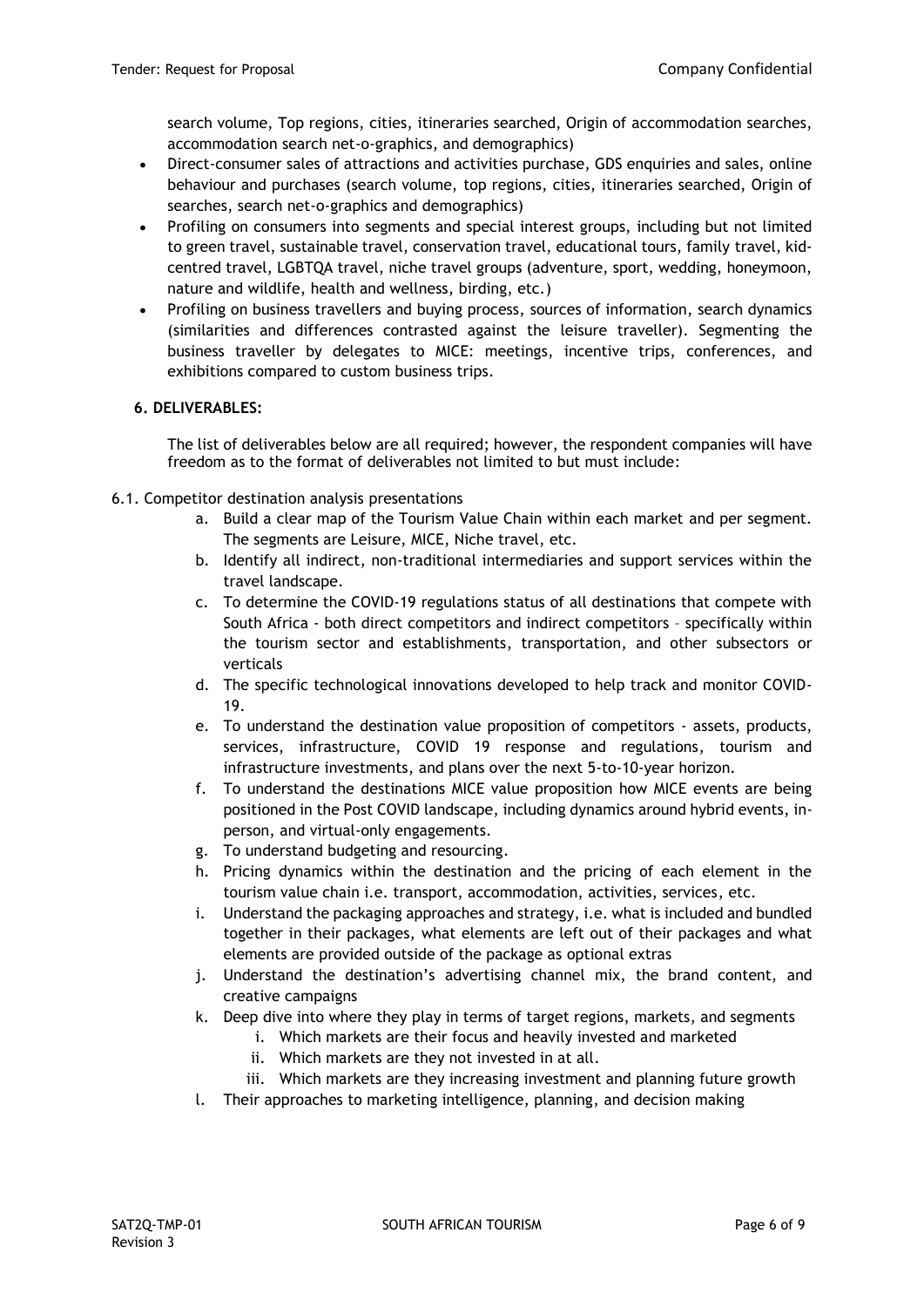- 6.2. Competitor strategy (created for and in consultation with SA Tourism)
	- a. Identify existing and emerging target consumer segments and their path to purchase along with strategies to drive preference and conversion of travel to SA
	- b. Identify existing and emerging trends in selling tourism among competitors to create parity and eventually competitive advantage for SA
	- c. Have travel consideration sets changed and how to have that impacted destination South Africa and levers to entice them to SA
	- d. To understand each competitor's specific strategies and the changes to these strategies brought on or planned due to COVID 19
	- e. To understand the tourism destination, i.e., DMO, Country, or Regional best practice business and marketing strategies.
- 6.3. Global distribution channel analysis presentations.
	- a. Event organisers behaviours and preferences on how they interact with and decide on a destination for MICE (Meetings, Incentive, Conventions, and Exhibitions)
	- b. Company approaches to MICE travel
	- c. Delegate behaviours with regards to their booking and preferences, the addition of pre-and post- tours, and other leisure add ones
	- d. Consumer behaviours and preferences on how they interact with and purchase travel
		- i. Where do consumers search and, how do they evaluate destinations, what information do they seek
		- ii. Where are they buying, booking travel.
		- iii. How does the path of purchase differ between first time travellers to a destination vs. repeat visitors i.e., are they loyal to the destination and the channel, do they change their channel behaviours on repeat travel
	- e. Identify all direct, indirect, non-traditional intermediaries and support services within the travel landscape
		- i. The trends in terms of channels that are seeing growth vs. channels that are fading or less important compared to the past
	- f. Identify existing and emerging trends in selling tourism to create parity and eventually competitive advantage for SA
	- g. To understand aviation availability, pricing, and network, including feeder and connecting flights
	- h. To understand ground travel options in terms of availability, pricing, and network of buses, rental cars, e-hailing/ride-sharing, taxis/cabs, rail, etc.
- 6.4. Global distribution channel strategy (created for and in consultation with SA Tourism)
	- a. Build a distribution operational framework for the present and future of travel. To be more effective with the way we deal with a trade that focuses on driving the tourist arrivals and spending to South Africa
	- b. CRM framework for engaging with global and regional distribution channels
	- c. ROI and measurement framework for ensuring the outcomes we seek through our distribution channel work led to the organisational success
	- d. Develop a prioritised strategy for implementation in the broader distribution channel - along with incentive structures to ensure the right actions and outcomes are rewarded for driving growth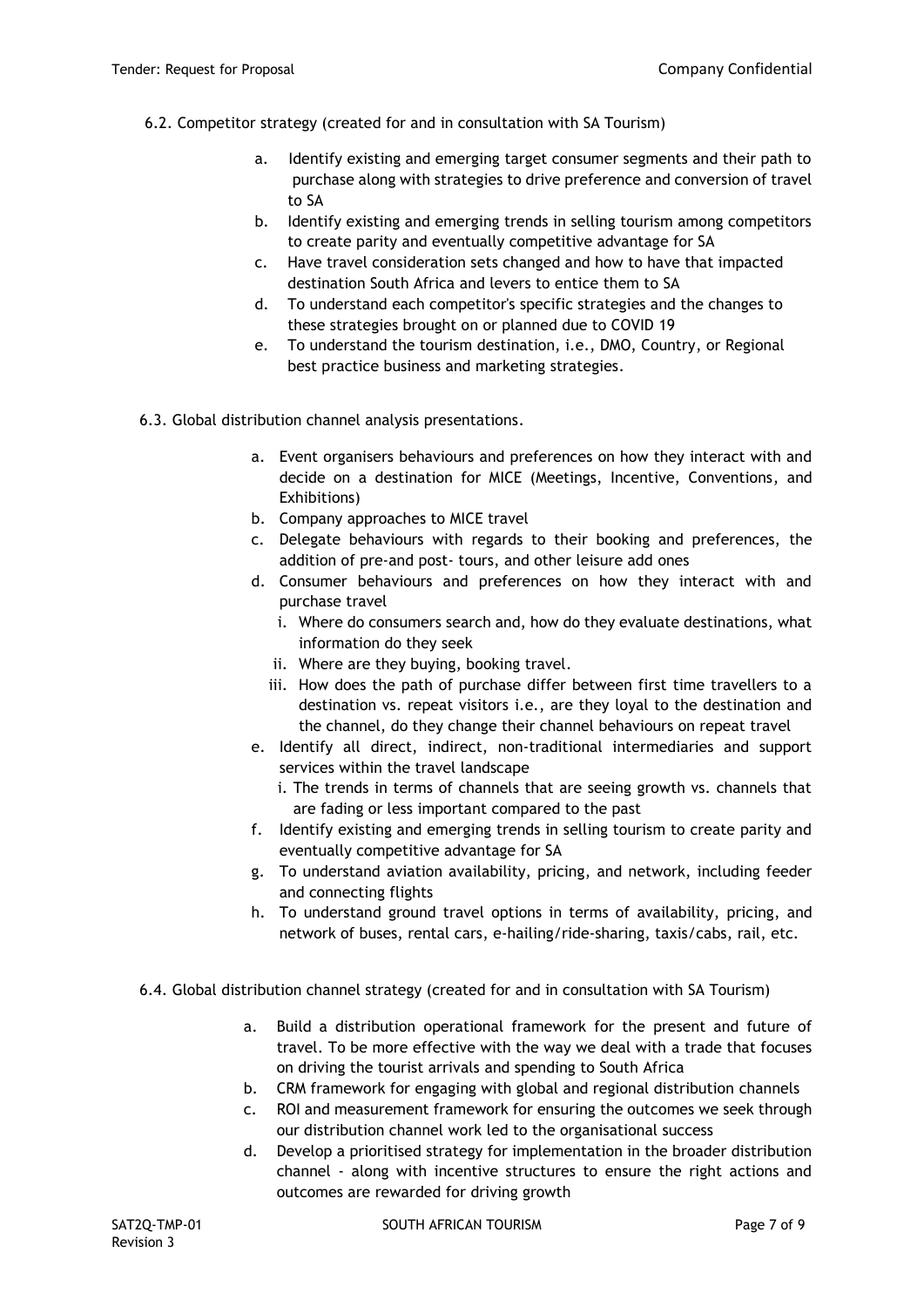- e. Identify existing and emerging target consumer segments and their path to purchase along with strategies to enhance South Africa's presence to drive preference and conversion of travel to SA
- f. Drivers of destination share of sales, shelf space, promotion, and spotlight on platforms
	- i. What makes destination attractive to the channel ad how can destinations be more appealing to a broad set of channels
	- ii. What incentives are most effective to get channel support?
- 6.5. Additional ad-hoc reports may be required to answer specific questions and provide specific insights.

# **7. FORMAT OF DELIVERABLES**

The deliverables need to include but not be limited to Synthesized Insight Presentations in PowerPoint, Presentations in live dashboards periodically updated, and where applicable data in raw data file formats that allow further analysis such as SPSS, SQL, Excel, etc.

- Raw data that enables analysis at a consolidated or granular level
- Detailed dynamic dashboards which allow for viewing insights and data by region, market/country, and comparison of trends over years
- Executive summary presentation with insight and clear recommendations for South African Tourism in PowerPoint
- Other innovative formats.